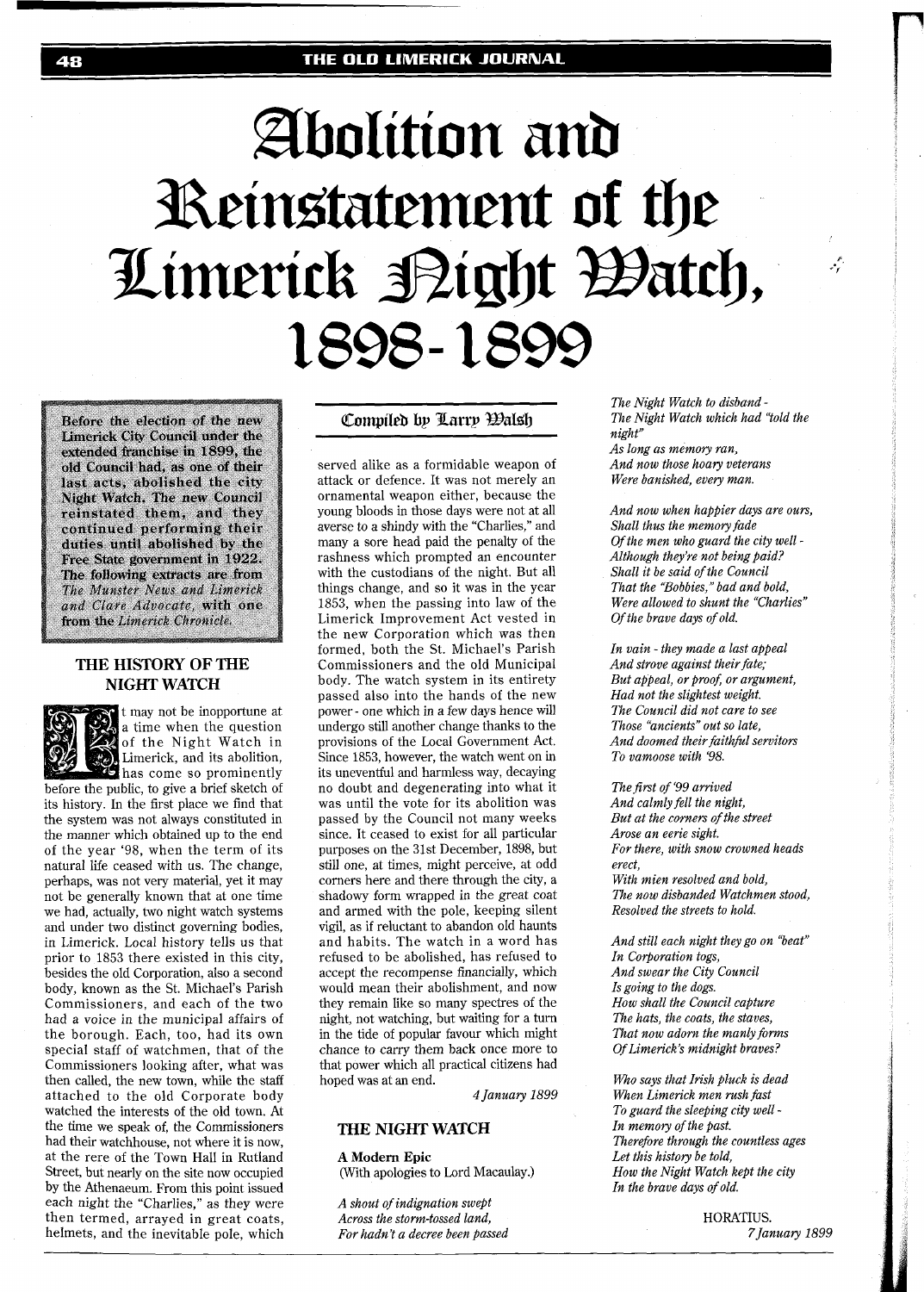## **WINTER EDITION 1999**



Limerick Night Watch, 1902. Back Row: P. Hayes, R. Gleeson, P. Sheehan, S. Meany, J. McNamara. Front Row: J.Gilligan (Inspector), S. Leo, W. Lynch, J. Hayes, J. Lahiff, J. Bourke, J. McNamara (Inspector).<br>*Photo by Thomas Bernard, 7 Rutland St. Limerick Museum. Limerick Museum.* 

## **THE NIGHT WATCH**

#### **EXCITING SCENE AT THE WATCH COMMI'ITEE**

Notwithstanding that the Watch system ended according to the resolution of the Corporation on the 31st December, the watchmen are still doing duty, and it is said to be their intention to do so until the New Council is elected, when they anticipate the previous ruling of the Council would be reversed. The subject gave rise to a long discussion to-day at the Watch committee, and had "an exciting finish."

The Town Clerk read the following letter:-

#### *'Zocal Government Board, Dublin, 31st December, 1898.*

*Sir* - *The Local Government Board for Ireland have had before them the resolution of the Watch Committee of the Corporation of the City of Limerick of the 6th inst relative to the proposal to discontinue the services of the Nightwatch, and to allow a pension to certain of its members, and the Board desire to state that they will await the receipt of a resolution of the Corporation on the subject, but so far as the Board see it at* 

*present they would not be disposed to raise any objection to any reasonable proposition of the Corporation in reference to this matter* - *I am, Sir, your obedient servant, Thomas A. Mooney. WMNolan, Esq, Town Clerk."* 

Mr O'Connell -That is very satisfactory.

Mr Nelson - That bears out my statement a short time ago. Mr Ellis distinctly stated if the Watch were disbanded, and a recommendation made to the Local Government Board to grant them pensions, they would not refuse it.

Mr McGuire - I seconded the resolution, and I am glad the Local Government Board have looked so satisfactorily on the matter.

Mr Donnelly - Yes, but it deals only personally with the watchmen, and not with the system which is far more important.

Mr McGuire - The system which has been dealt with already.

Mr Donnelly - It has not, sir.

Mr O'Donnell - To strengthen the hands of the council, I think we ought to make some recommendation to them in connection with this matter, and I propose - "That the committee recommend to the

council the favourable consideration of the letter."

Mr Kivlehan seconded the proposition, and said it should be taken in hands immediately, because the men could not be kept waiting for money.

The following letter was read from Mr Ryan, late Inspector of the Watch:-

*"Sir,* - *I beg to report that I notified your order to the Watchmen at 7 am on the 1st January. It was read aloud by Ahern, Stackpoole and McNamara, yet several of them remained in the Watchhouse, and stated they would not do so. I reported the matter to his Worship, the Mayor, at 3.30 pm. I have been informed by the acting Watchhouse keeper on this 2nd day of January that with the exception of Healy, Halpin and Stacpoole, that the remainder of them went on duty last night. -I am, Sir, your obedient servant,* 

*M. Ryan, Inspector Nightwatch.* 

*W M Nolan, Esq, Town Clerk."* 

The Mayor (Michael Cusack) - What reason have the men given?

Mr Ryan - The lamps were put out on Sunday morning by the lamplighters instead of the Watchmen. Some of them -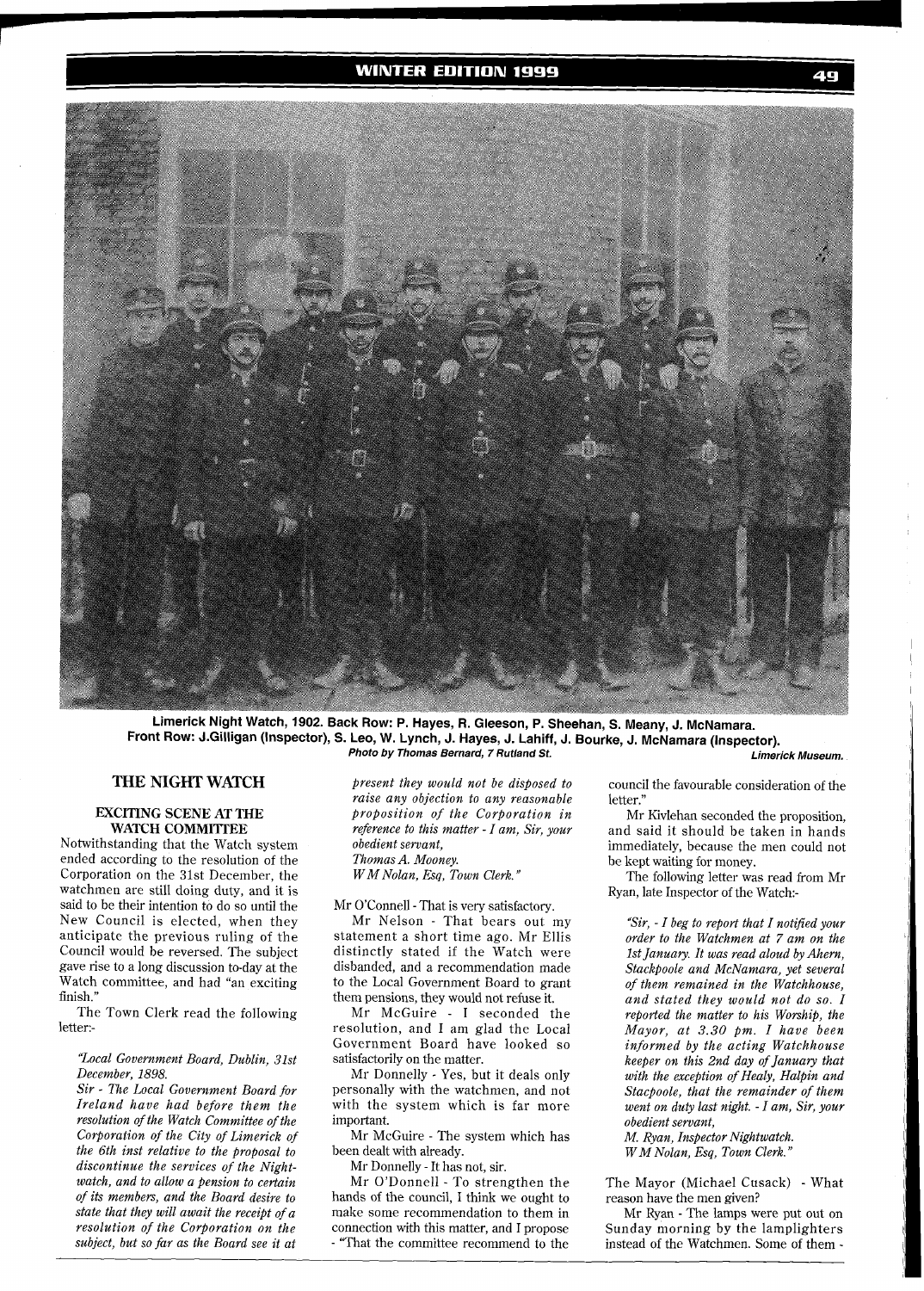50

about a dozen or so - returned to the Watchhouse on that morning, and I asked them how long they were going to remain on the streets, and they said until that day.

The Mayor -What about Sunday night? Mr Ryan - I did not go near the place, sir, on that night, but last night I went there and found the Watchhouse door locked.

Mr Nelson - Who has the keys?

Mr Ryan - The keys were always hung up on a rail near the door, but they have been taken by someone.

Mr Nelson - Do you know who took them?

Mr Ryan- I can't say, sir.

Mr Hickey - May I ask if the men entered into a fresh week?

Mr Ryan - Yes, sir; Friday night entered them into a new week.

Mr Hickey - Is it not lawful, Mr Dundon [Law agent to the Corporation], to give them a week' notice?

Mr Dundon - I don't know that it is necessary I should answer that question.

Mr Hickey - The question has been raised, and that is why I asked it. If they entered on a new week they are entitled to a week's wages.

Mr Nelson - I propose, to satisfy Mr Hickey, that the men be paid a week's wages, if the Council are willing.

Mr O'Donnell seconded the proposal.

Mr Nelson - This action of the Watch will do a lot of damage to them when this resolution granting pensions comes before the Council.

The Mayor - I hope not (hear, hear).

Mr Nelson - If they were properly advised they would not carry on as at present.

Mr Dundon said as he understood the position taken up by the Watchmen was this - The resolution of the Council declared that on the 31st December they should be disbanded. The 31st was upon Saturday night, and the usual course adopted for paying them was on Thursday night, so that on Saturday night they had entered upon a new week. It is reasonable under the circumstances that they should get a week's wages. It would appear to him a very undignified position for the Corporation to enter into a conflict with the Watchmen as regards their legal rights - and of course they are at liberty to take any action they wish - but they are fairly entitled to a week's notice upon the next Thursday night, and if, again, you pay them a week's wages on that night, if they wish to enter into a conflict with you, they can claim, as well as the wages also a week's notice from that date. Therefore to do away with the difficulty 1 would advise you to recommend to Council the payment to them of a fortnight's wages on Thursday night which will also cover the week's notice.

Mr Nelson proposed that the Council be recommended to pay the men a fortnight's wages as suggested by Mr Dundon.

Mr O'Connell seconded the proposition which was unanimously adopted. In the course of the discussion, Mr

Dundon said it was entirely for the men and the members of the Council who had supported these men; but it appeared to him that the letter of the Local Government Board gave a very wide discretion to the Corporation in their future action with regard to gratuities and pensions, and it was only common sense that in exercising that discretion the Council would be guided by the action of the men themselves (hear, hear).

Mr Hickey - Won't these pensions be at the expense of the ratepayers?

Mr Dundon - Certainly. Whatever resolution is come to by the Council in reference to the matter must be approved of by the Local Government Board.

Mr Hickey - I propose that they get three week's wages.

Mayor - On what grounds?

Mr Hickey - To bring them over the bad times.

Mr O'Donnell - Say three months?

The Mayor - The Corporation has treated them very fairly: they are giving them a fortnight's wages. However, I will take the amendment.

Mr Hickey - I propose that they get three weeks.

Mr Dundon - I consider it to be entirely illegal.

Mr Hickey -Are the two weeks illegal?

Mr Dundon - That is a question that may be dealt with from various points of view, and having regard to the controversy on the matter, I don't think you ought to require me to answer.

Mr Donnelly said that he seconded Mr Hickey's proposition, and he did not think it fair to be pressing these legal points when they saw fair terms proposed to be granted by the Local Government Board. That proved conclusively that the watchmen were not those worthless people they were represented to be; they had a long standing in the city, and claims as well as employees. They ought not to differ over a legality because he thought the amount was not very large taking into account the long services of these men. It was an old institution, and a very useful institution, and the loss of it would be felt if it were done away with. They all knew that Mr Dundon while in the Council was hostile to the Night Watch (no, no), but he did not think that hostility should be carried into the Law Advership (oh).

Mr Dundon said that he was sorry for what Mr Donnelly said, because he had acted under an entire misapprehension. When he was in the Council he was not hostile to the Night Watch, but he proposed a resolution in Council which if it had not been rescinded would have got rid of the difficulty with regard to the Night Watch upon the most reasonable and equitable terms it could be possible to give them. He did that through no hostility to the Night Watch, but he considered it a system that ought not be maintained in the city (hear, hear). Since he became Law Adviser he did not think he had displayed any hostility to any class of the citizens, and certainly he did not want to display any, nor had he any feeling of

hostility towards the Night Watch. He simply advised the Committee to propose to the Council that these men should get a fortnight's wages next Thursday, and he did not think, having regard to the letter of the Local Government Board - which could be acted upon by the Council - that it would be prudent to push the matter further than he had advised. The proposition that they should get three weak's wages instead of a fortnight's could be considered by the Council when th'ey came to discuss the Local Government Board's letter.

The Mayor observed that they did not know how they stood with regard to the cheque - the auditor might surcharge them.

Mr Hickey pressed his amendment.

Mr O'Connell - You must have some consideration for the ratepayers as well as the Night Watch.

Mr Donnellan thought it would be very fair treatment to give the watch 14 days pay, as he certainly thought it would be very injudicious for any member of the committee to stand up and give them three, as another member might stand up and say "give them five" (hear, hear).

Mr Gleeson understood there was no more money in hands to pay them.

The Mayor -There is not.

Mr Donnellan suggested Mr Hickey would not press his amendment, but Mr Hickey said he would.

Mr O'Connell - I think the action of some of the watch has not served them at all.

Mr O'Donnell - Nor some of their supporters.

Mr Nelson - If Mr Hickey wants to behave a true friend to them he will withdraw.

Mr Donnelly - Mr Hickey knows what he is doing. He does not want any advice from Mr Nelson.

A poll was taken, when there voted - For a fortnight's wages - Messrs O'Donnell, Nelson, Donnellan, McGuire, O'Connell and Kivlehan - 6.

For three weeks - Ald Carr, Messrs Gleeson, Hickey, Franklin, Donnelly and Frost - 6.

The Mayor voted for a fortnight's pay, and the resolution was accordingly carried.

Mr O'Donnell - After that, I think the Watch ought to be very thankful to their friends.

Mr Hickey - They ought to be very thankful to Councillor O'Donnell.

Mr O'Donnell - Let the public judge of Councillor O'Donnell. He does not require any of their sympathy or patronage.

Mr Hickey - Its a disgraceful business on your part.

Mr O'Donnell - All you can do is to destroy my property.

Mr Frost - Oh, withdraw.

Mr Hickey made some further observations, when Mr O'Donnell replied, "Oh, shut up."

Mr Hickey - You are a disgrace.

Mr O'Donnell (to the Mayor) - If I am a disgrace, I ask that that gentleman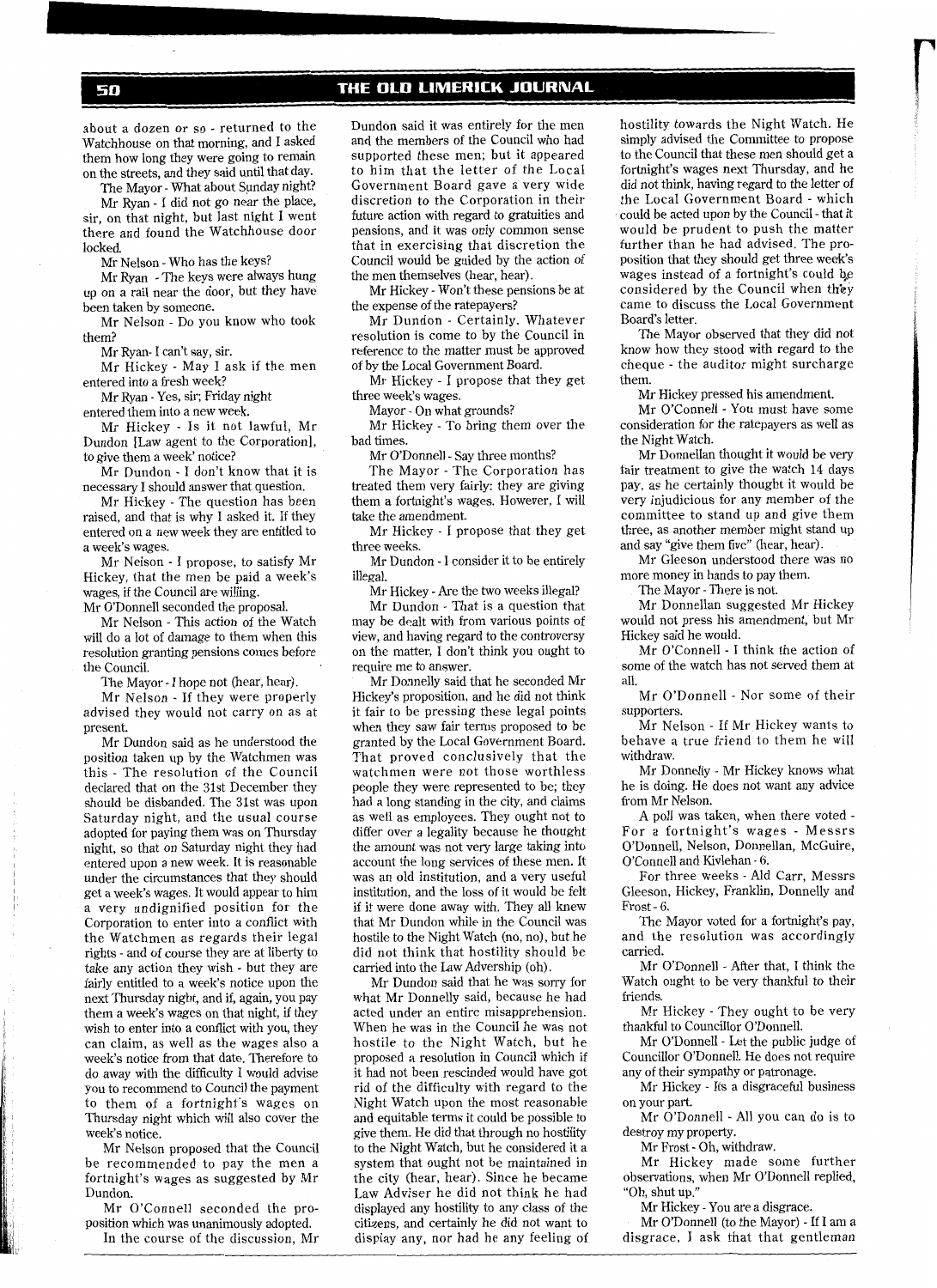## **WINTER EDITION 1999**

withdraw his blackguard, ignorant observations.

Mr Hickey - I could not withdraw it when applying it to a blackguard.

Mr O'Donnell (excitedly) - I think you are the blackguard. (To the Mayor) - If that is the way you are going to conduct the business I will leave this place (standing up). An old and respectable citizen, and my grandfather and father, that never pocketed from a poor person a penny earned by their sweat, to be called a blackguard - (leaving his seat) -

Mayor - I think you ought to withdraw that observation.

Mr O'Connell - It is time to go.

Mr O'Donnell - To be called that by an ignorant "cawbogue" from the bog.

Mayor - Oh, now -

Mr Hickey - We have as good a right to make observations as Mr O'Donnell.

Mr Kivlehan asked Mr O'Donnell to withdraw.

Mr O'Donnell - I will withdraw nothing (putting on his overcoat and preparing to leave)

Mr Hickey - Don't go without your hat.

Mr O'Donnell - My family are one hundred years at the cross of William Street and -

Mayor - One moment, gentlemen. I would ask you to withdraw that observation.

Mr O'Donnell - I will withdraw nothing, but I will withdraw myself from that crowd (walking out of the room and banging the door).

Mr Nelson - The language that has been used here is perfectly disgraceful to both sides.

Mr Frost - Mr O'Donnell had no right to accuse Mr Hickey of injuring his property.

Mr Donnelly - Mr Hickey and other members of the Corporation have received at that gentleman's hands very serious provocation, and I don't know but Mr Hickey and myself would be justified in taking different action.

Mr Kivlehan - I regret very much that any heat should be brought into this little business.

The Mayor - I'd wish that gentlemen should remember where they are, and not be using personalities.

The scene then ended.

*Chronicle, 8 January 1899.* 

#### **THE NIGHT WATCH**

New Ireland, an Irish paper published in London, has the following on the subject of the Night Watch - 'Together they died the year 1898 and the funny old Night Watch of Limerick. It was by a very narrow squeak that the verdict was given against the Watch, its death sentence being decreed by 14 against 13 votes of the Corporation. But the dead Watch will not be unavenged. The police decline to undertake the night work of the Treaty City, having no legal authority to discharge such duty. This is delightful. Here is a chance for moonlight pranks of all kinds. If London burglars hear of it,

there will be a big business done in jemmies, and a startling invasion of the watchless town. Tell it not in the New Cut, speak it not in the Seven Dials, else there might be hastily formed a syndicate of crib crackers, to pay a friendly visit to the banks of the Shannon. The Inspector General of Constabulary in his communication with Limerick Corporation intimated that if an Act of Parliament were obtained empowering the police to do night duty, the additional force would cost about £1,325 per annum. This question, however, is left for the New Council to deal with. In the meantime there may be high jinks in Limerick every night by those who are inclined to amuse themselves in night escapades." If the plain hint which our contemporary gives to the London burglars is taken, we shall probably have a new and very unacceptable form of tourist traffic to cope with in this city very soon if the police and the municipal authorities do not take steps to afford the citizens the protection they have a right to expect for themselves and their property.

*11 January 1899* 

## **FIRST MEETING OF THE NEW COUNCIL**

#### **THE NIGHT WATCH AGAIN** - **INSULTING OBSERVATIONS**

Mr Moran, in connection with the reading of the minutes, said that in regard to the resolution contained therein abolishing the Night Watch, he proposed that it be rescinded.

Mr Connery seconded the motion.

Mr J O'Brien (Irishtown Ward), said the watch system might have its defects, but still as a workman it appeared to him that it gave the Council an opportunity of giving employment to 25 respectable men. If the present system could not be maintained, the personnel of the watch of course had faults, but at the same time the Corporation had a right to maintain them on the grounds of giving employment.

Mr Begley - Before the Council agrees to re-instate the watch they might, I think, to give the question a little more consideration. It is a very serious question, and the £1,400 or £1,500 devoted for their maintenance could be put to better use. That money, if capitalized, would pay, perhaps, £30,000 or £33,000 devoted to the erection of labourers dwellings. This would be better for the city and better for everyone concerned than to keep up this system.

A Voice - Bad 1- to you, what do you know or care about the watch (groans).

Another Voice - Sit down, Dave. We have to pay 3s 6d in the pound, and then we have to pay for water (laughter, and cries of "order").

A Voice - Knock down the old houses by all means.

Mr Begley - I say, too, by all means provide for the members of the present staff; give them some employment, but let the system die out. It would be a great mistake for the members of this Council,

and it would be a bad beginning for them to saddle the city with this money. Far better for you to erect 300 labourers cottages -

A Voice - You wouldn't lose much by it anyway. Another Voice - And what will pay their families, when they go to the poor house (cheers).

Mr Begley - There are no dwellings in Limerick for for the workingmen.

A Voice- Oh, you're on your last legs now, sit down (laughter). *<sup>I</sup>*

Mr Begley- I move a direct negative to the proposition.

Mr Donnelly said it was almost natural thing that his voice should be heard on the present occasion on this subject. He fought for the Watch in the old Council, and he was prepared to fight for them still. If the system was defective they knew where to place the blame. But these defects could be easily remedied, but the opponents of the Watch in the old Council fought against the system, not against the personality of the Watch. If Mr Begley was going to build labourers dwellings at the expense of the Night Watch, he (Mr Donnelly) would not agree to the arrangement. He thought they had sufficient poor people in Limerick without increasing the number by throwing the Watch and their families on the streets. He thought the Night Watch could be made a very effective body to take care of the property of the citizens, who might rest secure while the Watch was in existence. The system might also be utilized in connection with the Fire Brigade. He did not see where the economy consisted in disbanding the Watch.

Mr Dundon said he thought it was only right to point out to the Council a difficulty which would arise in connection with this matter. So far as rescinding the previous resolution went the motion was all right, but **if** it was contemplated to take back the Watch into their employment on the old lines it was his duty to point out to them that no funds had been provided to pay the Watch, and they would not be in a position to provide any money for this purpose until April next. They could pass an abstract resolution simply rescinding the former one abolishing the Watch, and then hand in a notice of motion to establish the Watch on the old basis at such time as they could provide money for their maintenance.

Mr James Kett asked if any arrangement had been made to get the police to watch the city until April next.

Mr Dundon said he was not aware of any arrangements made between the Corporation and the police beyond the correspondence which had already been published. Those who voted for the abolition of the watch considered that so far as the peace of the city was concerned, the undertaking given in the County Inspector's letter was quite sufficient. The resolution abolishing the watch was passed and the abolition took place on the 31st December last. Under these circumstances a very serious difficulty arose as to whether even now they could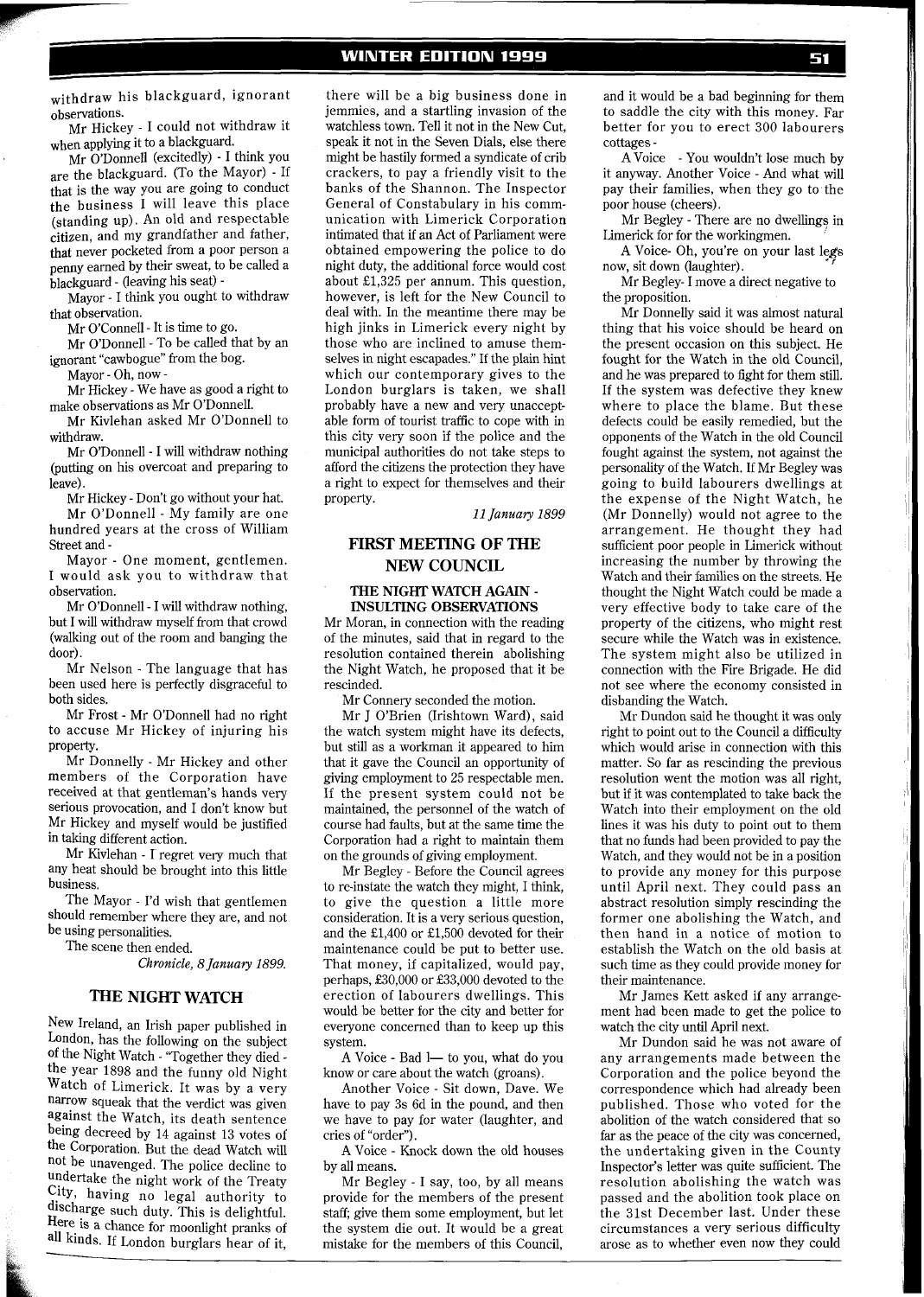## THE OLD LIMERICK JOURNAL

appoint a night watch under the Act of Parliament under which the Council was governed and controlled.

Mr James Kett said that the Labour party had come there as one of their intentions to reinstate the night watch, and they recognised the difficulty under which they rested. Referring to Mr Begley's suggestion to borrow a sum for the erection of artizans' dwellings, he thought the burdens on the ratepayers were sufficient without any increase. The sum at present pressing on them was more than they could carry and it would not be advisable to add to it. The night watch was item number one in this crusade of abolition; then would come the sweeping off the streets the men who were earning a livelihood thereon to be replaced by electric traction for the benefit of an English company, as he saw, was attempted last year. But while they stood there they would put their foot down on anything that was tended to be for the profit of any individual or body to the detriment of the people. But he would point out that if money could be borrowed for artizans' dwellings, why not for the Night Watch.

Mr John O'Brien said the Night Watch were not abolished as they had been on duty up to last night, and if Mr Dundon's statement was true he would like to know was it the watchmen's ghosts he had seen.

The Mayor (John Daly) said the resolution would not commit them to anything, and it would be within their  $\cdot$ province to take up the question at a later date as to the providing of money to restore the watch to their original position, and if they could not get the money of course they could not be expected to do the impossible. But it was not rash for the Corporation to take up this subject for it had been before the country for many months, and the people had got plenty of time to make up their minds about it.

The resolution was then passed. The following notice of motion was handed in by Mr Moran:-

"I will move at the next meeting that the question of providing funds for the Night Watch be considered and proper steps taken with the object." 23 January 1899.

# **THE NIGHT WATCH** - **STATEMENT BY THE MAYOR**

The Council was about to disperse when Mr John McNamara, one of the members of the late Watch, addressed the Mayor from outside, and asked that before the members separated they should sign the pay sheet for the Watch, who had been watching the city for the past four weeks without getting a penny of wages.

The Mayor said he would not permit any interruption of this kind from outside the Council. If the citizens of Limerick had not confidence in them to do justice to the watchmen, they were no longer worthy of representing Limerick (hear, hear). They would show when the proper time came

**Photo by Thomas Bernard, 7 Rutland St.** 

they were the best friends of every class of labour in the community in Limerick without making exceptions. They were not going to make pets of any portion of the working classes in Limerick, and he trusted the Council would do justice and show an earnest desire to discharge the duties and responsibilities placed upon it. They had at the present meeting done a good night's work, and he thought it was very wrong for anyone to attempt to foist upon them a subject they could not now go into. They had done all in their power in the matter. They had rescinded the resolution abolishing the Watch, but as yet they had no opportunity of building up another force in room of the late body. He hoped before very long to be able to announce to the citizens that they in Limerick would have their own protectors at night equal in every sense to the

Metropolitan Police in Dublin and governed by rules and discipline in a manner worthy of the most up-to-date principles, and paid in a way to enable them to support themselves and families without having to adopt measures discreditable to the city (applause).

The meeting then concluded, having discharged all the business on the agenda paper.

#### 28 *January 1899.*

The Night Watch question was before the Council meeting last night, and on the proposition of Mr J H Moran it was resolved to ask the National Bank to advance E250 to pay the watchmen until the next rate would be struck. Mr Begley and Mr Herbert sought to stay this useless expenditure of the public money but without avail, as they were unsupported. It



52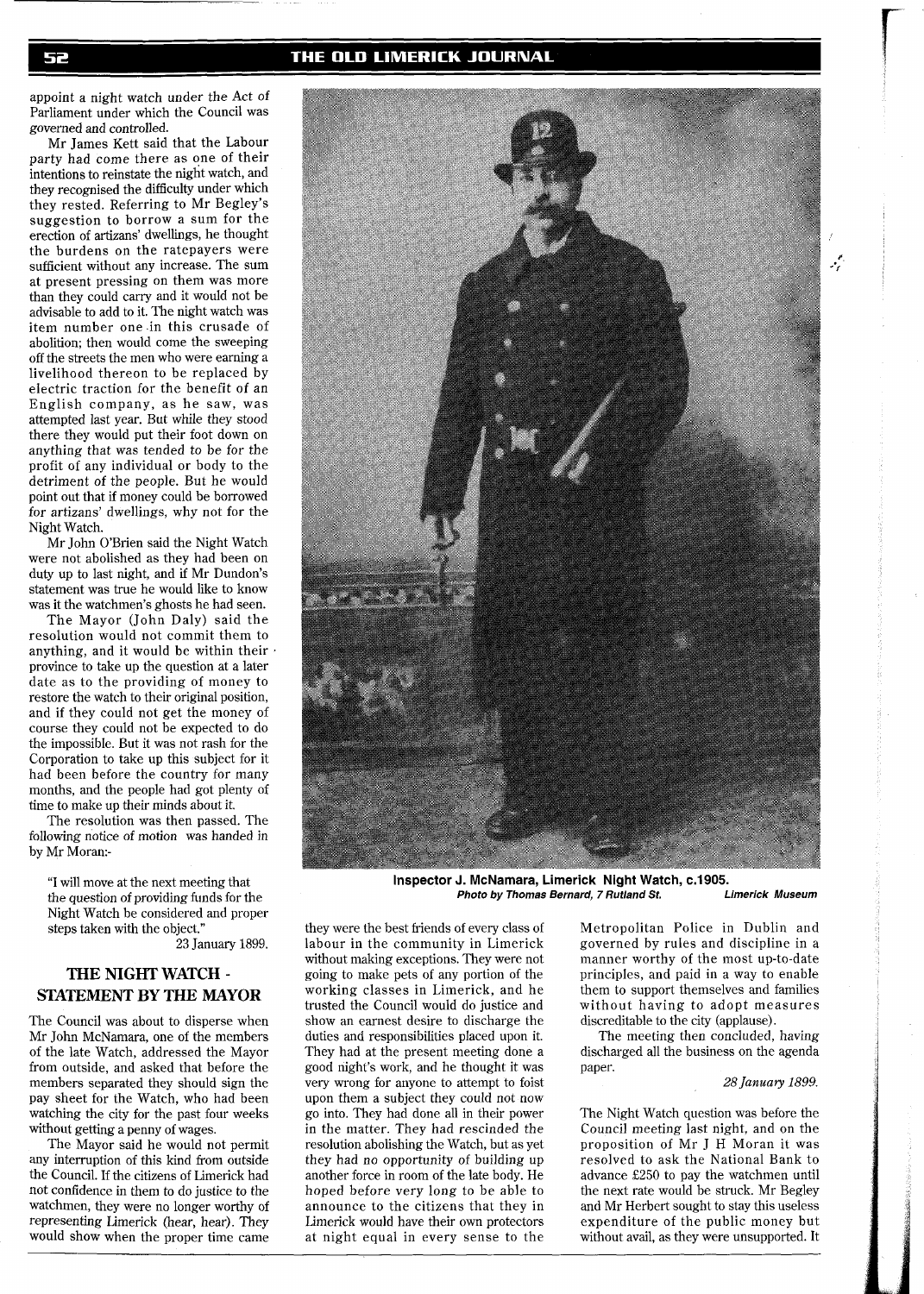is scarcely necessary to point out that any member who puts his name to the cheque for payment of the Watch under present circumstances is liable to be surcharged by the Auditor, and it is hardly probable that even Councillor Moran's philanthropy and Home Rule notions will carry him that far.

*4 February 1899.* 

# **THE PAYMENT OF THE NIGHT WATCH**

#### **APPLICATION TO THE BANK**

The committee appointed at the last Council meeting, consisting of the Mayor, Town Clerk and Mr Donnelly, TC, waited to-day on the manager of the National Bank, to request an advance of £250 to provide for the payment of the watch until next estimate. Mr Denvir could not give a reply off hand, but stated he would submit the matter to his directors. The result of the application will be known in a day or two.

*8 February 1899* 

# **THE NIGHT WATCH AND THE MAGISTRATES**

At the City Petty Sessions yesterday, a member of the Night Watch named Murray appeared to give evidence dressed in full uniform, and armed with the poll, notwithstanding that the system is now some two months disbanded. He gave evidence of an assault committed on himself and another Watchman while on beat duty near Nicholas street by some parties who threw stones at them.

Mr Hall J.P. (Chairman) - Did you get any money since the 1st January, Murray?

The Witness - No, sir; not a penny.

Mr Hall - I suppose you are living on the air at present?

The witness did not answer.

District Inspector Hetered - I would apply for witnesses expenses for this unfortunate man coming here. He gave information to the police of the attack made upon himself and his companion, and the parties concerned, two men named Benson and Larkin, also stoned the police on the occasion.

Mr Hall - It appears to me we have no power to pay witnesses' expenses in such a case.

Mr Guinane, J.P. - These watchmen reported that timber was being stolen from the dilapidated houses in the locality?

The Witness - Yes, sir; Nightwatchman Farrell and myself.

Mr Hall - I wish I could find a loop-hole in the law that allows expenses, but one does not exist.

The witness, at this point, left the court. His assailants were ordered to be imprisoned for two months each.

*25 Febrmary 1899.* 

The appearance of a Night Watchman at the Petty Sessions Court on Friday, under circumstances related in the last issue, was startling enough, but the dejected

#### **WINTER EDITION 1999**

and woe begone specimen of the disestablished corps, who tottered feebly to the witness table was, to say the least of it, painful in the extreme. This is all the more to be regretted as the individual in question is only a fair example of what the others are like - some, perhaps, a little better, but the majority much worse. It is indeed a strange anomaly if this be the body of men for whose further maintenance as an effective safeguard for the lives and property of the citizens, it is proposed to mulct the ratepayers. The matter, even in the interests of the poor deluded man who nightly walk our streets in an abortive semblance of authority, is far too serious to treat with ridicule. The Watch system has now been abolished some eight weeks, but the unfortunate men, acting on the suggestion of evil advisers, still insist on doing their nightly rounds. When is the farce going to end? The individuals who encourage the men to carry it further are certainly not their true friends, and the sooner the Watchmen wake up to the absurdity of their own situation the better for themselves.

*1 March 1899.* 

#### **LIMERICK CITY COUNCIL**

**THE PAYMENT OF THE WATCH**  Mr Moran said he understood the Town Clerk had received an answer with regard to the loan of £6,000, and he should come to the conclusion that there was no chance of getting money to pay the watchmen unless they could influence their bankers to advance the money. He suggested, therefore, that the Mayor and Mr Donnelly should again wait on the National Bank manager, and make another attempt to get an advance to pay the poor starving men. If they were again refused, there were other banks in the town, and the directors might be inclined to sanction the advance if they changed their banking account. They should work in reality and not be talking. "Nero was fiddling while Rome was burning," and the watchmen were starving while the bank was quibbling.

Mr Donnelly said it was a curious thing that the bank was prepared to advance £8,000 to the Gas Committee and they denied a paltry sum of £250 to the Cory oration. It was an unreasonable thing to do, considering that the Corporation had placed their money in the bank for years.

Mr Dundon, in reply to the Mayor, said he saw no reason why the Corporation could not change their bankers.

Mr O'Brien (Irishtown) seconded Mr Moran's proposition. He believed some outside influence was interfering with the bank; people who had not the courage to come forward and fight openly. He had respect for open opponents, but unfortunately they were dealing with a handful of "snakes" (laughter). But time would expose them and they might regret their interference with the watchmen. He hoped the next time the deputation waited on the manager of the bank they should let him know that they had some little

independence, and that the bank would lose control of the Corporation funds if they ignored the wishes of the citizens.

Mr Dundon said the National Bank had been appointed formally by resolution as treasurer, and it would be necessary to hand in a notice of motion to rescind it.

Mr Slattery said he had been informed that the Board of Guardians when,in a difficulty for money had threatened to change their treasurer, and they were allowed to overdraw their account by thousands.

Alderman Joyce subsequently handed in a notice of motion that in the event of the National Bank again refusing the advance to pay the watchmen, that the Corporation funds be transferred to another bank.

## **THE NIGHT WATCH AGAIN**

Mr Whelan said at the Watch Committee on Wednesday night it was unanimously recommended to Council that a month's pay be given to the watch.

The Mayor - Did they suggest where it was to come from?

Alderman Joyce - The suggestion was by hook or crook to get it.

Mr Moran said if the General Purposes Fund was available for Mr Donnellan's purpose it would be available for the watch, and he would hand in a notice of motion to take the money required from the fund if there was no other means of getting it.

Mr O'Brien (Irishtown) said the city had never been better watched than since the 31st December, and it was too bad that the poor watchmen should have been victimised to please a few fanatics.

On the proposition of Mr Whelan, seconded by Mr Slattery, the minutes of the Watch Committee were adopted.

The Mayor - We will pay them a month's salary without any money (laughter).

The National Bank has again declined to advance money to the Corporation to pay the Night Watch

#### *4 March 1899*

#### **THE NIGHT WATCH**

Mr O'Brien (Irishtown) inquired if any intimation of the loan of £6,000 asked for by the Council had arrived.

The Town Clerk said he had, but was sorry to say it was most unfavourable.

Mr O'Brien said he would wish to bring under their notice the case of the unfortunate Watchmen, who did not receive any money since the 31st December. They had been out night after night and the city was never in a calmer condition. He would ask the members of the democratic body who swept the shoneens out of the council, to make some provision for the men who had been destitute.

Mr Slattery suggested that they get one month's pay.

Ald Prendergast - Is there any possibility of surcharge in this case.